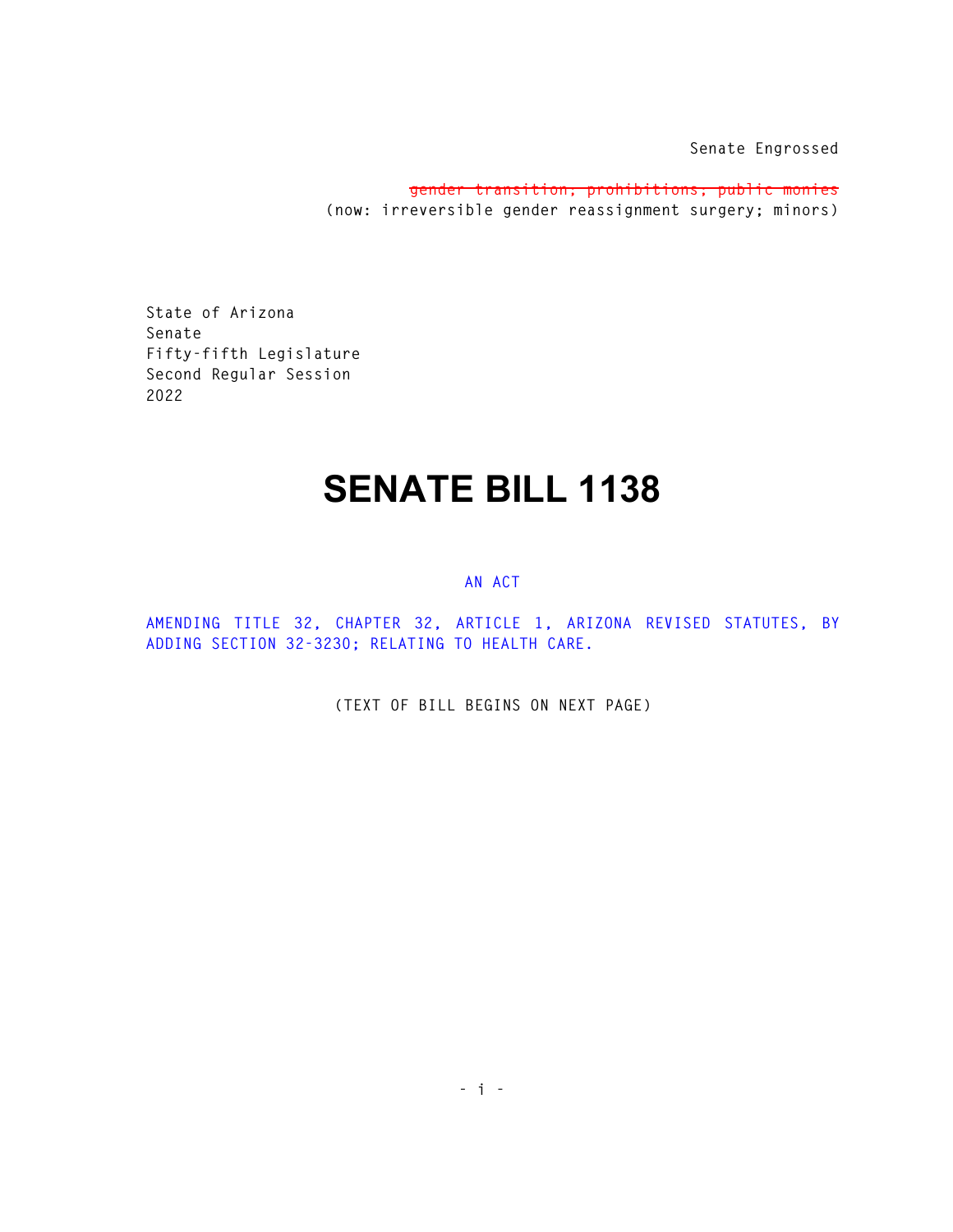**1 Be it enacted by the Legislature of the State of Arizona: 2 Section 1. Title 32, chapter 32, article 1, Arizona Revised 3 Statutes, is amended by adding section 32-3230, to read: 4 32-3230. Prohibition of irreversible gender reassignment 5 surgery for minors; definitions 6 A. A PHYSICIAN MAY NOT PROVIDE IRREVERSIBLE GENDER REASSIGNMENT 7 SURGERY TO ANY INDIVIDUAL WHO IS UNDER EIGHTEEN YEARS OF AGE. 8 B. A PHYSICIAN MAY PROVIDE ANY OF THE FOLLOWING TO AN INDIVIDUAL 9 WHO IS UNDER EIGHTEEN YEARS OF AGE: 10 1. SERVICES TO AN INDIVIDUAL BORN WITH A MEDICALLY VERIFIABLE 11 DISORDER OF SEX DEVELOPMENT, INCLUDING AN INDIVIDUAL WITH EXTERNAL 12 BIOLOGICAL SEX CHARACTERISTICS THAT ARE IRRESOLVABLY AMBIGUOUS, SUCH AS 13 BEING BORN WITH FORTY-SIX XX CHROMOSOMES WITH VIRILIZATION OR FORTY-SIX 14 XY CHROMOSOMES WITH UNDERVIRILIZATION OR HAVING BOTH OVARIAN AND 15 TESTICULAR TISSUE. 16 2. SERVICES PROVIDED WHEN A PHYSICIAN HAS OTHERWISE DIAGNOSED A 17 DISORDER OF SEXUAL DEVELOPMENT AND HAS DETERMINED THROUGH GENETIC OR 18 BIOCHEMICAL TESTING THAT THE INDIVIDUAL DOES NOT HAVE NORMAL SEX 19 CHROMOSOME STRUCTURE, SEX STEROID HORMONE PRODUCTION OR SEX STEROID 20 HORMONE ACTION. 21 3. THE TREATMENT OF ANY INFECTION, INJURY, DISEASE OR DISORDER THAT 22 HAS BEEN CAUSED BY OR EXACERBATED BY THE PERFORMANCE OF GENDER TRANSITION 23 PROCEDURES, WHETHER OR NOT THE GENDER TRANSITION PROCEDURE WAS PERFORMED 24 IN ACCORDANCE WITH STATE AND FEDERAL LAW. 25 4. ANY PROCEDURE UNDERTAKEN BECAUSE THE INDIVIDUAL SUFFERS FROM A 26 PHYSICAL DISORDER, PHYSICAL INJURY OR PHYSICAL ILLNESS THAT WOULD, AS 27 CERTIFIED BY A PHYSICIAN, PLACE THE INDIVIDUAL IN IMMINENT DANGER OF DEATH 28 OR IMPAIRMENT OF MAJOR BODILY FUNCTION UNLESS SURGERY IS PERFORMED. 29 C. FOR THE PURPOSES OF THIS SECTION: 30 1. "BIOLOGICAL SEX" MEANS THE BIOLOGICAL INDICATION OF MALE AND 31 FEMALE IN THE CONTEXT OF REPRODUCTIVE POTENTIAL OR CAPACITY, SUCH AS SEX 32 CHROMOSOMES, NATURALLY OCCURRING SEX HORMONES, GONADS AND NONAMBIGUOUS 33 INTERNAL AND EXTERNAL GENITALIA PRESENT AT BIRTH, WITHOUT REGARD TO AN 34 INDIVIDUAL'S PSYCHOLOGICAL, CHOSEN OR SUBJECTIVE EXPERIENCE OF GENDER. 35 2. "GENDER" MEANS THE PSYCHOLOGICAL, BEHAVIORAL, SOCIAL AND 36 CULTURAL ASPECTS OF BEING MALE OR FEMALE. 37 3. "GENDER TRANSITION" MEANS THE PROCESS IN WHICH A PERSON GOES 38 FROM IDENTIFYING WITH AND LIVING AS A GENDER THAT CORRESPONDS TO THE 39 PERSON'S BIOLOGICAL SEX TO IDENTIFYING WITH AND LIVING AS A GENDER 40 DIFFERENT FROM THE PERSON'S BIOLOGICAL SEX AND MAY INVOLVE SOCIAL, LEGAL 41 OR PHYSICAL CHANGES. 42 4. "IRREVERSIBLE GENDER REASSIGNMENT SURGERY" MEANS A MEDICAL 43 PROCEDURE PERFORMED FOR THE PURPOSE OF ASSISTING AN INDIVIDUAL WITH A 44 GENDER TRANSITION, INCLUDING ANY OF THE FOLLOWING:**